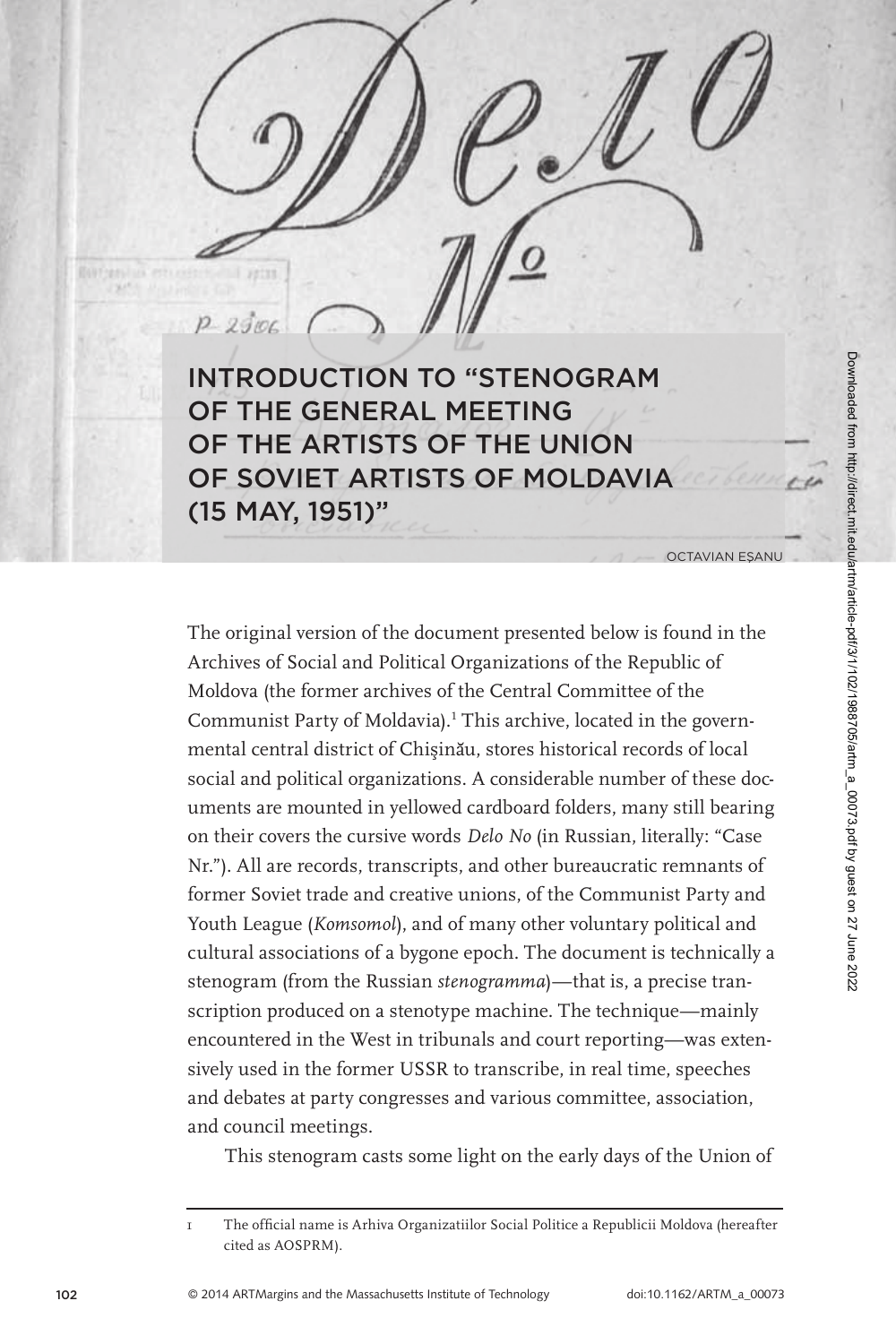Soviet Artists of Moldavia. As in other Eastern European countries and republics of the former USSR, this type of organization started to appear soon after the advance of the Red Army westward, and as in the case of other former socialist Unions of Artists in the region, the organization is still active, though under a different name: The Union of Artists of Moldova.<sup>2</sup> Although today its leadership would prefer to see the Union as a direct successor to the pre-Soviet fine arts organizations (such as, for instance, the Bessarabian Belle-Arte Society, which was established in 1921 and dissolved after the Soviet annexation of Bessarabia in 1940), its institutional structure and its very mode of operation still resemble those of the Union of Soviet Artists.<sup>3</sup> The document reprinted in the following pages represents an opportunity to step back for a better look at an era when a new type of art institution began to emerge in the countries that had found themselves, after 1945, in the USSR, or even in the larger "socialist bloc." In most of these countries, the Union of Artists was a very new type of art institution created in the image of the Union of Soviet Artists.<sup>4</sup>

The document, translated from Russian—the lingua franca of all Soviet bureaucracy and of most republic-level organizations, especially in the early Stalinist days of the Moldavian SSR—transcribes excerpts

2 The history of the Union of Soviet Artists of Moldavia begins in 1936 when, on the left bank of the Dniester River, in what was then called the Moldavian Autonomous Soviet Socialist Republic, or MASSR, a special Organizational Committee of the Union of Soviet Artists of MASSR was established. After the Red Army invaded Bessarabia in 1940 (following the infamous protocol of the Molotov-Ribbentrop Pact), a similar Committee was formed on the right bank of the Dniester. In 1941, however, many of its initial fifteen members had been enlisted in the Red Army and were sent to the front. It was only at the end of World War II, in 1945, that the regional Union of Soviet Artists of Moldavia was created. It operated under this name until 1957, when it was renamed the Union of Artists of the Moldavian Soviet Socialist Republic (MSSR), following the formation of the Union of Soviet Artists of the USSR. After 1989 the regional Union was renamed again, and today it is known as the Union of Artists of Moldova (Uniunea Artistilor Plastici din Republica Moldova; *plastici* here has the same meaning as the French *plastique*). Regarding the early formation of the Union of Soviet Artists of Moldavia, see S. Vakarova, *So'uz khudozhnikov Moldavii 1940–1956; Istoricheskaia spravka*, AOSPRM, F. 2906, I. 1, D. 53, ff. 1–37.

4 The Union of Soviet Artists traces its history to the infamous 1932 decree of the All-Union Communist Party (Bolsheviks) entitled "On the Reconstruction of the Literary and Artistic Organizations" [*O perestroike literaturno-khudozhestvenykh organizatsii*]. The decree instituted the Soviet creative unions by dissolving previous literary and artistic associations and groups. For a concise historical account of the Union of Soviet Artists, see Marilyn Rueschemeyer, Igor Golomshtok, and Janet Kennedy, *Soviet Émigré Artists: Life and Work in the United States and the USSR* (New York: M. E. Sharpe, 1984), 37–45.

<sup>3</sup> See, for instance, Tudor Braga, "Istoric, întroducere," accessed July 21, 2013, http://www.arta.md/uap/.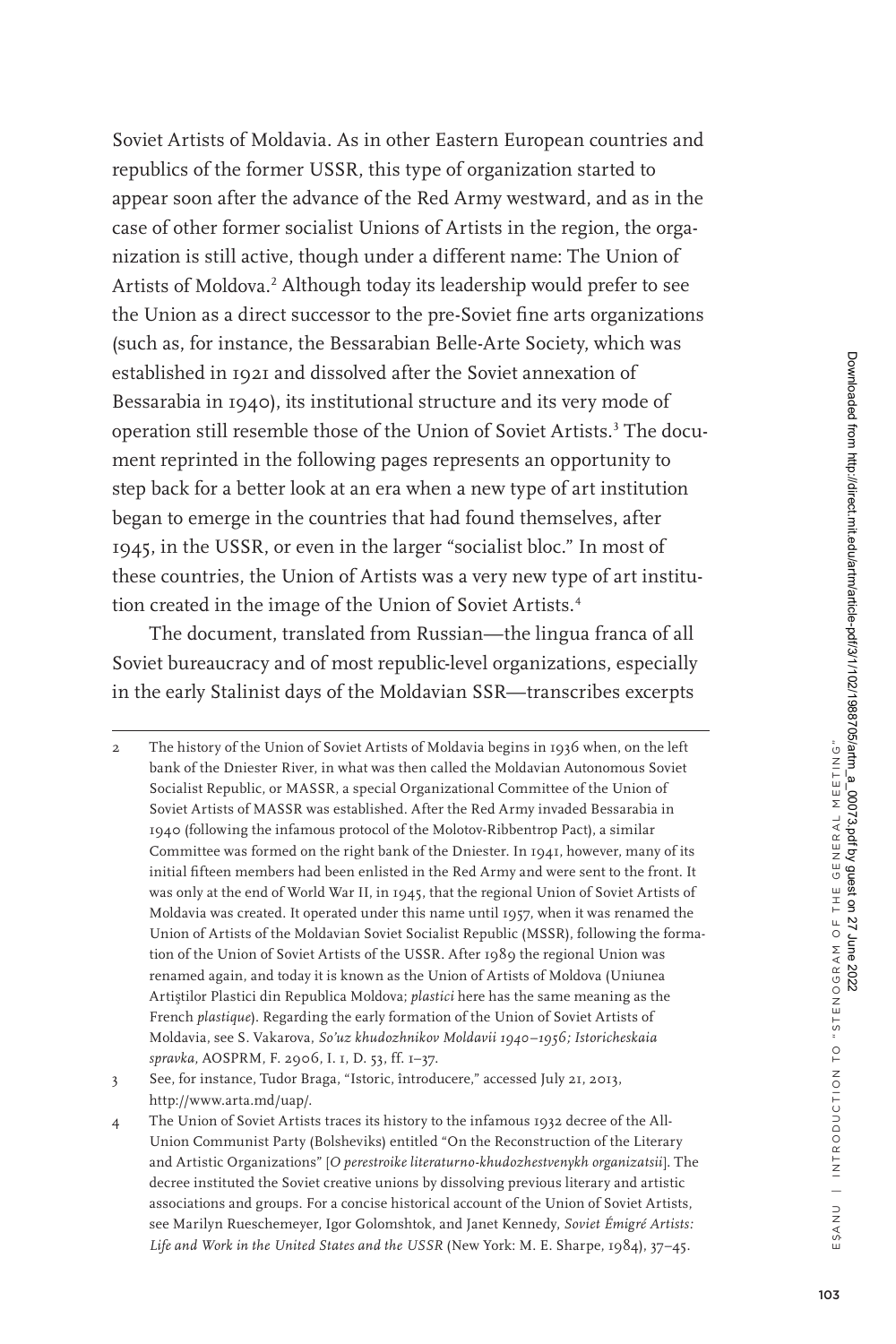Kygoskuundb Mongaberedu cep  $Co103$  $\frac{\partial}{\partial t}$  $P - 2306$  $123$ massor рестранской кудожественной brictabien  $195\%$ . Ha 18 michax  $196.8$ Hayamo 196 8 **Окончено** X ramun : Moemornuo

Sample of a case folder in which documents of the Union of Artists in the Archives of Social and Political Organizations of the Republic of Moldova are stored. Photo by the author with permission from the Arhiva Organizatiilor Social Politice a Republicii Moldova (AOSPRM).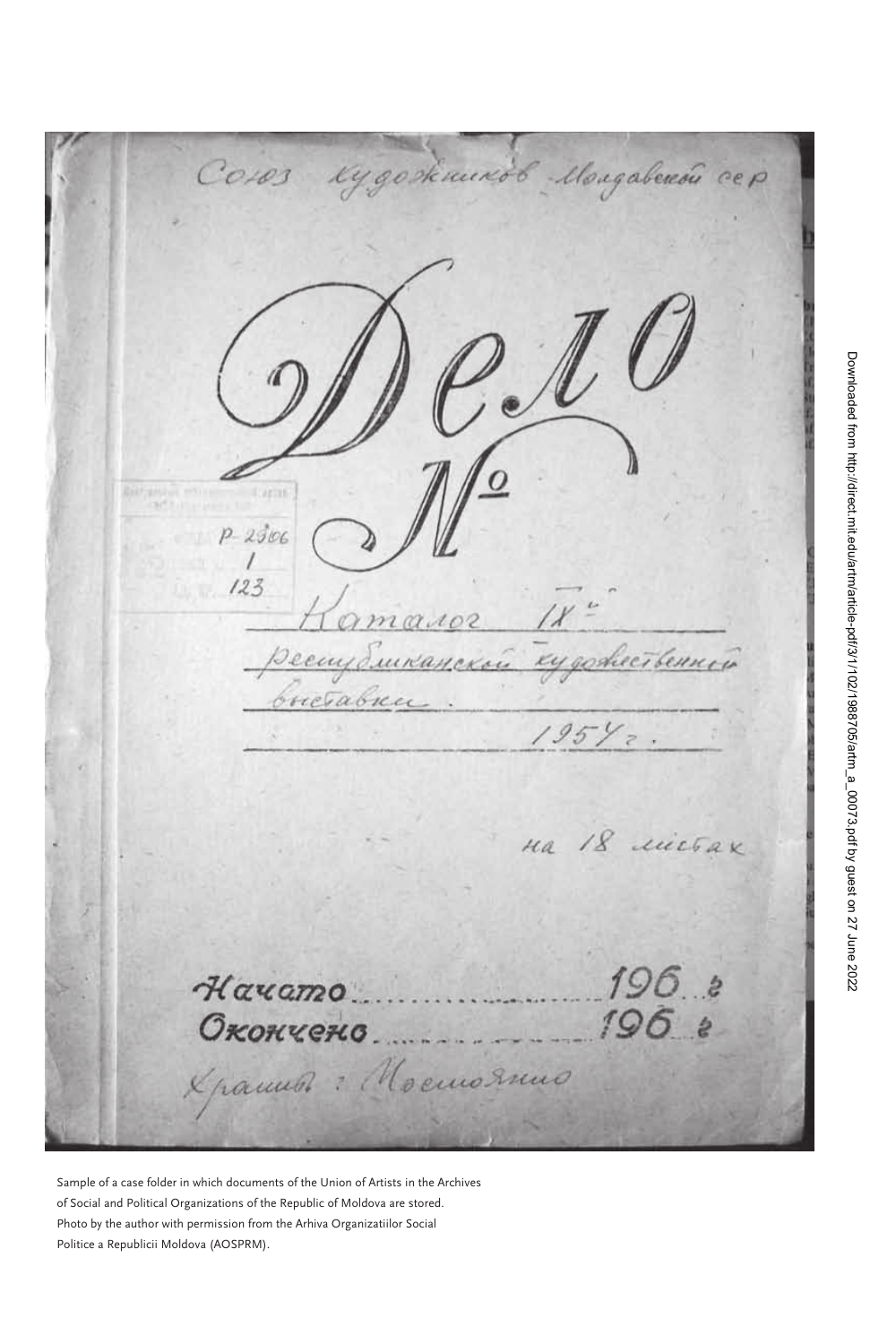from an artist meeting that took place in Kishinev (as the Moldovan capital was called in those days) on May 15, 1951. It was a meeting of the *pravlenie*—that is, of the executive committee of the Union of Soviet Artists of Moldavia.<sup>5</sup> The committee was summoned to discuss an urgent matter: the annual Republican Exhibition that had been scheduled at a plenum in Moscow to take place in the fall of the same year. Even though, in 1951, the Union of Soviet Artists of Moldavia still legally maintained regional autonomy, like the other Unions of Artists operating throughout the USSR, and even though its Statute (*ustav*) stipulated that its main governing body was the Republican Congress of the Union of Artists, its main activities were, for the most part, directed from Moscow.<sup>6</sup> At the time of the meeting, the exhibition deadline was approaching quickly, and the Moldavian artists did not have their works ready. In fact, many of them were in a state of great confusion and uncertainty. Pressure was building. The exhibition might not be opened in time, or it might not rise to meet Moscow's expectations.

Like most texts from the immediate postwar Stalinist period, this document says less than it would like to, or perhaps only what it is permitted. The stenogram does not stress that the organization of the exhibition of 1951 (like those of the two previous years) came as an order from Moscow, and it does not directly state that the exhibition was expected to attest to the successful transition of Moldavian artists toward socialism. To organize an exhibition that would prove the social-

6 In the USSR, the Unions of Soviet Artists were initially established—at least formally as regional, municipal, and republican organizations that were not subordinate to a single administrative center. It was only in 1957, with the creation of the Union of Soviet Artists of the USSR, that they legally came under the single hierarchical authority of the All-Union Administration of the Union of Soviet Artists. The 1948 Statute (*ustav*) of the Union of Soviet Artists of Moldavia, for instance, stipulated that the Union of Artists was a voluntary social organization that united the creative forces of Moldavian artists, art historians, and critics. The governing body of this Union was the Republican Congress of the Union of Artists, and its executive body was the *pravlenie*—the executive committee of the Union—which was elected at the congresses of the Union by secret ballot. The governmental supervising organ was the Directorate for Artistic Affairs (*Upravlenie po delam iskusstv*) of the Soviet of Ministers of the Moldavian SSR. See *Ustav Soiuza Sovetskikh khudozhnikov Moldavii* 1948, AOSPRM, F. 2906, I. 1, D. 28, ff. 1–7.

<sup>5</sup> I choose to translate the Russian word *pravlenie* as "executive committee," or simply "committee." I find that other possible translations, such as "board of directors," "management," "board," and "administration," do not properly express the bureaucratic texture of the Soviet political system in the early 1950s. I will render "committee" (*pravlenie*) in lower case, in order to distinguish it from official Committees (which I capitalize), as in "Committee for Artistic Affairs of the USSR."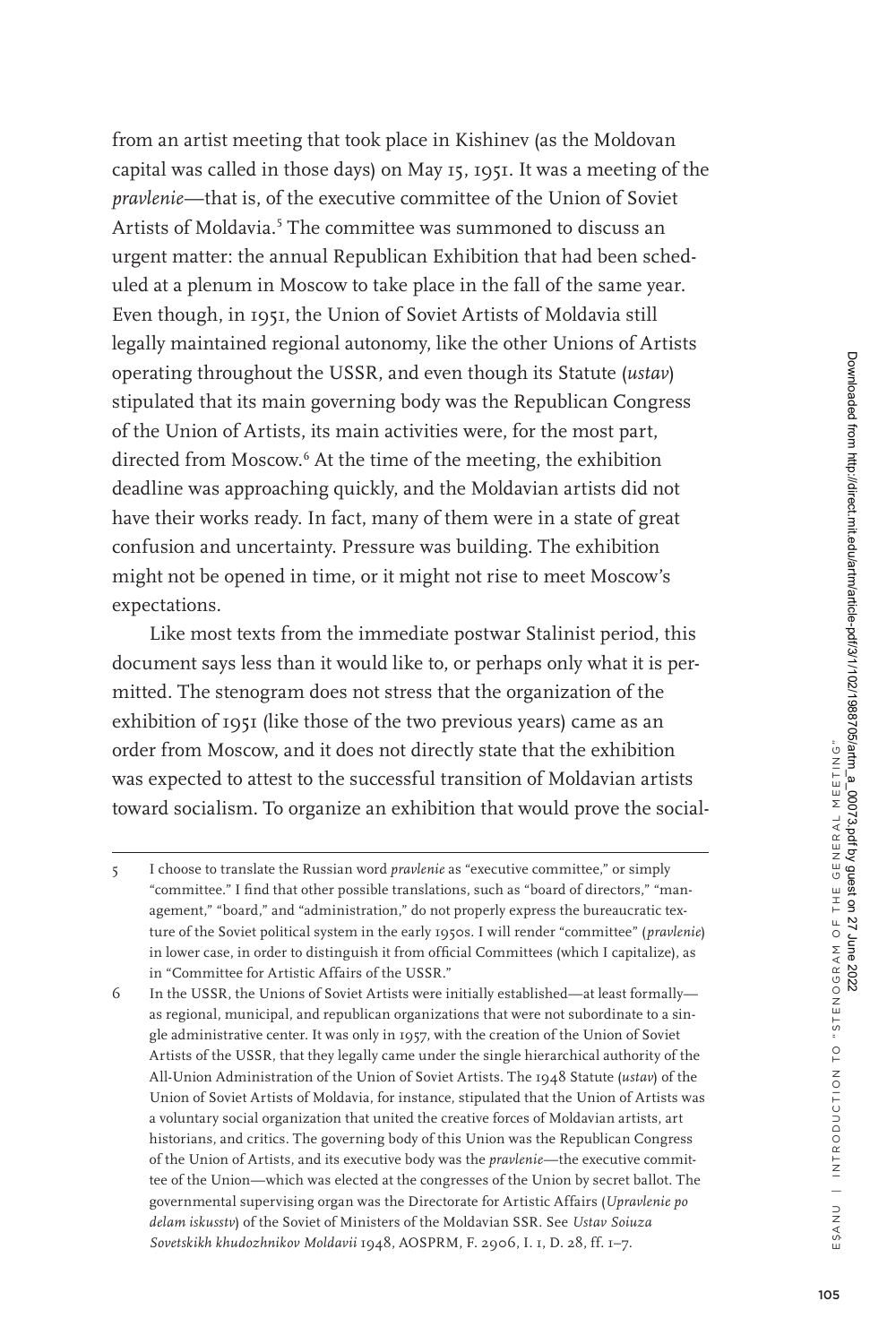ist transformation of local art, but without nearly enough socialist art ists, was not a simple task. 7 The exhibition of 1951 had to prove that a new generation of Moldavian artists, together with the previous genera tion, had been educated or re-educated to live and work in a nonbour geois society. This previous generation—some of whom had been trained before the war in Europe, in the spirit of the *École de Paris* were to absolve themselves of the mortal sin of bourgeois aesthetics, of formalism above all, and of many other -*isms* that distorted and per verted socialist reality. After the war, many artists and art critics were sent, through the Soviet system of labor allocation, to help establish new Soviet cultural infrastructure. 8 However, these envoys were not yet familiar with the local contexts, and for Socialist Realism to be truthful to its own tenets, it had to be the way Stalin proclaimed it: national in form and socialist in content.

The document published here hints at some of the challenges encountered by the Moldavian artists of the 1950s in their coming to terms with the Soviet model of cultural policy. Acceptance of the social ist mode of artistic production and of the aesthetics of Socialist Realism was especially difficult for the generation of artists who had come to prominence before the war. They had to rid themselves of bourgeois prejudice, of formalism, leftism, expressionism, impression ism, aesthetism (*estestvo*), naturalism, and Cézannism, to name a few. These -*isms*, or their traces, were seen to persist especially when the painter devoted too much attention to formal concerns, when the manipulation of paint on the surface of the canvas drew the viewer's attention away from the theme and subject matter, causing the depicted socialist event or hero of labor to dissolve in and behind exuberant brushstrokes.

When the document suggests that there was little time left before the opening, we must take it at its word. We should keep in mind that

a r t m a r g i n s 3 : 1

ARTMARGINS 3:1

<sup>7</sup> The short historical introduction found on the website of the Union of Artists of Moldova asserts that after the annexation of Bessarabia in 1940 the Soviet authorities registered 154 active artists educated in different European centers, whereas the next registration, carried out in 1944, revealed only four artists. Braga, "Istoric, întroducere."

<sup>8</sup> The art critic Matus Livshits (also featured in the stenogram) is a good example of such an envoy. Livshits was directed (*napravlen na rabotu*) after graduation from Lomonosov University in Moscow to take the position of research fellow at the Republican Museum of Arts in Kishinev. See Ludmila Toma, "Doctor of History and Theory of Fine Arts Matus Livshits (1920–2007)," accessed July 20, 2013, http://chisinaul.blogspot.com/ 2013/01/doctor-of-history-and-theory-of-fine.html.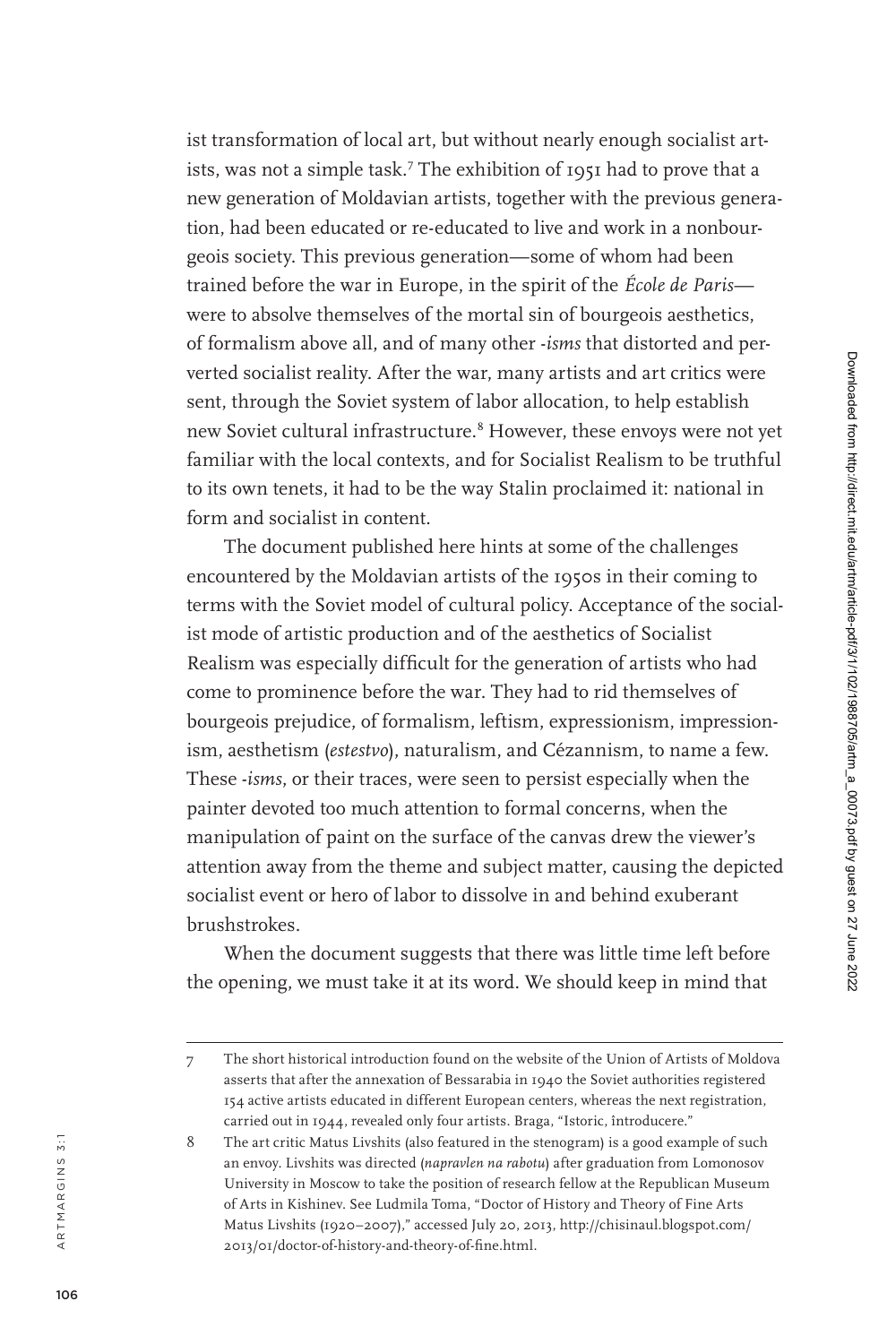any attempt at submitting spontaneous and incomplete artworks, which the bourgeois expressionist might have valued for their genuine manifestations of individual freedom, would be condemned with the utmost abhorrence and collectively denounced under such epithets as "sketchiness and unfinishedness" (*etiudnosti i nezavershonost'*).<sup>9</sup> By turning a blind eye to completeness and totality, the artist risked presenting a fragmentary and distorted picture of reality. Any preoccupation with external impressions, internal expressions, individualism, and the subjective representations of incomplete, momentary, and transitory feelings were also regarded as remnants of the bourgeois era. After all, the Union's main task had been to prevent Moldavian artists from slipping back into bourgeois idealism, to prevent their detachment from reality. This was not a simple matter of aesthetics, but related directly to political problems, as Socialist Realism does not separate or distinguish between the two. An impressionistic or expressionistic artistic treatment or a fragmentary view of reality manifested nothing less than a lack of moral fiber, selfishness and possessive individualism, antisocial sentiment, and the pursuit of personal gain—all qualities that, in 1951, were regarded as part of American business culture.<sup>10</sup>

To help overcome and prevent these shortcomings, artists had to educate themselves. They had to attend courses in Marxist-Leninist aesthetics in the hope of developing a socialist consciousness; they met frequently with art critics in order to analyze their aesthetic and political shortcomings. At the time, the main role of the art critic was not to "curate" or "manage" artists, but to help them overcome theoretical, philosophical, and historical problems, to help them look at the "bright side" of reality. The Union, on the whole, existed in order to support the artists both ideologically and materially, to motivate them to work within a radically new reality—one that relied on neither a capitalist art market nor a bourgeois art world.

Today, in our anticollectivist, liberal ideological environment, this 1951 stenogram may provoke different reactions. Some may find it naive, or even comical. In part this is due to the ridicule and vilification that its brand of prose, which brings to mind the squealing hinges and

<sup>9</sup> AOSPRM, F. 2906, I. 1, D. 53, f. 248.

<sup>10</sup> In 1951, qualities associated with Anglo-American business ethics were regarded as the antipode of a truly Marxist-Leninist consciousness. Ibid., f. 99.